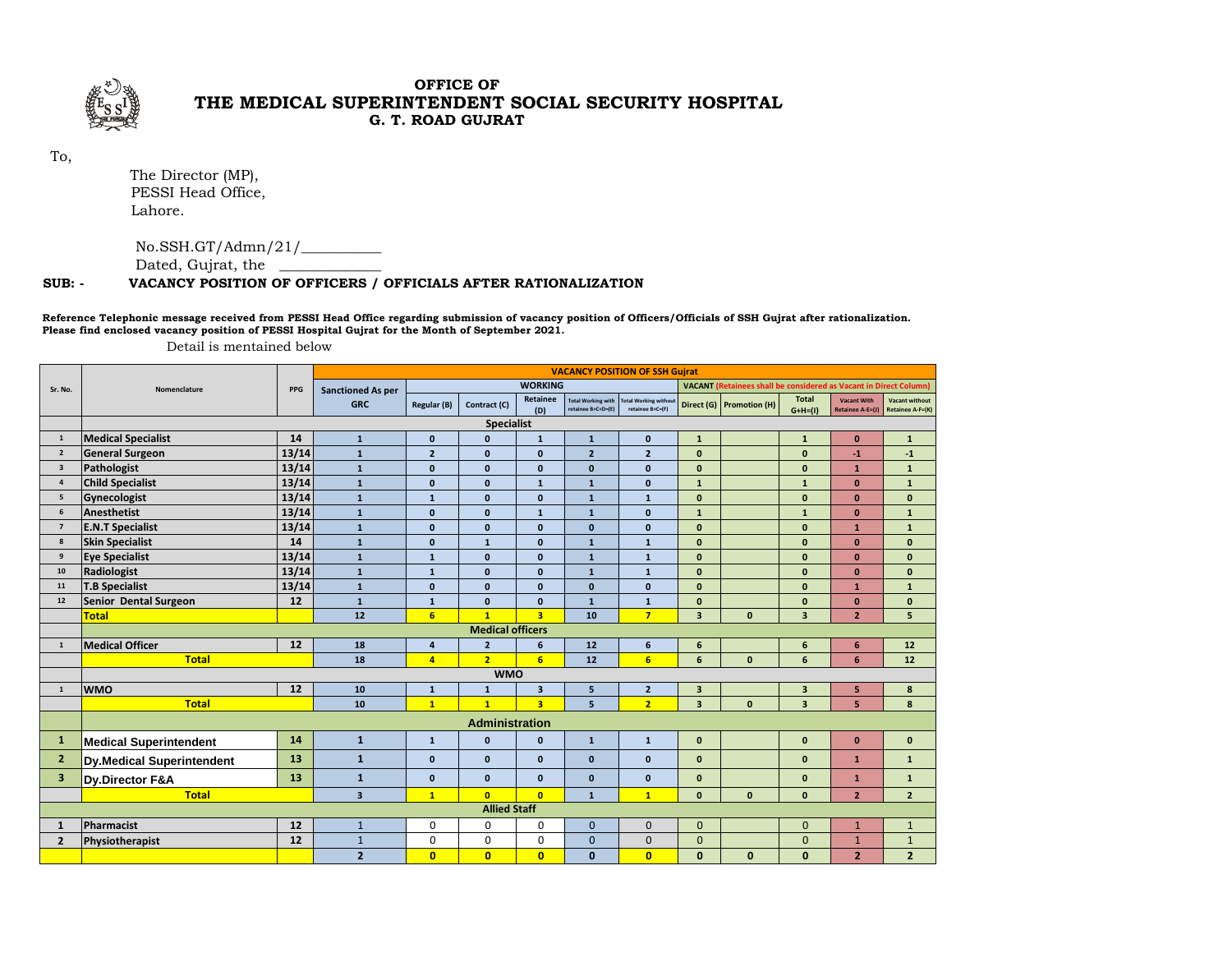| <b>ParaMedical Staff</b> |                                                                  |                         |                |                |                   |                |                |                |                |              |                |                 |                |
|--------------------------|------------------------------------------------------------------|-------------------------|----------------|----------------|-------------------|----------------|----------------|----------------|----------------|--------------|----------------|-----------------|----------------|
| $\mathbf{1}$             | <b>Technician (Blood Bank Tech)</b>                              | 8                       | $\mathbf{1}$   | $1\,$          |                   |                | $\mathbf{1}$   | $\mathbf{1}$   |                |              | $\overline{0}$ | $\overline{0}$  | $\mathbf{0}$   |
| $\overline{2}$           | <b>Technician (Head Dispensar)</b>                               | 8                       | $\overline{2}$ | $\overline{2}$ |                   |                | $\overline{2}$ | $\overline{2}$ |                |              | $\mathbf{0}$   | $\overline{0}$  | $\mathbf 0$    |
| $\overline{\mathbf{3}}$  | <b>Technician (ECG Technician)</b>                               | 8                       | $\mathbf{1}$   | $\mathbf{1}$   |                   |                | $\mathbf{1}$   | $\mathbf{1}$   |                |              | $\mathbf{0}$   | $\overline{0}$  | $\mathbf{0}$   |
| 4                        | <b>Technician (Lab Technician)</b>                               | 8                       | $\overline{2}$ | 1              |                   | $\mathbf{1}$   | $\overline{2}$ | $\mathbf 1$    |                |              | $\mathbf 0$    | $\overline{0}$  | $\mathbf{1}$   |
| 5                        | <b>Technician (OT Technician)</b>                                | 8                       | $\overline{2}$ | $\mathbf 0$    |                   |                | $\mathbf{0}$   | $\mathbf 0$    |                |              | $\mathbf 0$    | $\overline{2}$  | $\overline{2}$ |
| 6                        | <b>Technician (Dental Technician)</b>                            | 8                       | $\mathbf{1}$   | $\mathbf{1}$   |                   |                | $\mathbf{1}$   | $\mathbf{1}$   |                |              | $\mathbf 0$    | $\mathbf{0}$    | $\mathbf{0}$   |
| $\overline{7}$           | <b>Technician (X-Ray Tech)</b>                                   | 8                       | $\overline{2}$ | $\overline{2}$ |                   |                | $\overline{2}$ | $\overline{2}$ |                |              | $\mathbf 0$    | $\overline{0}$  | $\mathbf{0}$   |
| 8                        | Technician (L.H.V)                                               | 8                       | $\overline{1}$ | $\mathbf{1}$   |                   |                | $\mathbf{1}$   | $\mathbf{1}$   |                |              | $\mathbf{0}$   | $\overline{0}$  | $\mathbf{0}$   |
| 9                        | <b>Junior Technician (Lab Assistant)</b>                         | 6                       | $\overline{2}$ | $\overline{2}$ |                   |                | $\overline{2}$ | $\overline{2}$ |                |              | $\mathbf{0}$   | $\overline{0}$  | $\mathbf{0}$   |
| 10                       | Junior Technician (Lab Assistant<br>Dental)                      | 6                       | $\mathbf{1}$   | $\mathbf{1}$   |                   |                | $\mathbf{1}$   | $\mathbf{1}$   |                |              | $\Omega$       | $\overline{0}$  | $\mathbf{0}$   |
| 11                       | Junior Technician (Dispenser)                                    | 6                       | $6\phantom{1}$ | $\overline{4}$ |                   | $\overline{2}$ | $6\phantom{1}$ | $\overline{4}$ |                |              | $\mathbf{0}$   | $\overline{0}$  | $\overline{2}$ |
| 12                       | Junior Technician (Radiographer)                                 | 6                       | $\overline{2}$ |                |                   | $\mathbf 1$    | $\mathbf{1}$   | $\mathbf{0}$   | $\overline{2}$ |              | $\overline{2}$ | $\mathbf{1}$    | $\overline{2}$ |
| 13                       | <b>Junior Technician (OT Assistant)</b>                          | 6                       | 3              | $\mathbf{1}$   |                   | $1\,$          | $\overline{2}$ | $1\,$          | $2^{\circ}$    |              | $\overline{2}$ | $\mathbf{1}$    | $\overline{2}$ |
| 14                       | Junior Technician (Dark Room<br>Assistant)                       | 6                       | $\overline{2}$ | $\mathbf{1}$   |                   | $\mathbf{1}$   | $\overline{2}$ | $\mathbf{1}$   | $\mathbf{1}$   |              | $\mathbf{1}$   | $\mathbf{0}$    | $\mathbf{1}$   |
| 15                       | <b>Junior Technician (Vaccinator)</b>                            | 6                       | $\overline{1}$ |                |                   | $\mathbf{1}$   | $\mathbf{1}$   | $\pmb{0}$      |                |              | $\mathbf 0$    | $\mathbf{0}$    | $\mathbf{1}$   |
| 16                       | Mid Wife                                                         | $\mathbf{1}$            | $\mathbf 2$    |                |                   | $\overline{2}$ | $\overline{2}$ | $\mathbf 0$    |                |              | $\mathbf 0$    | $\overline{0}$  | $\overline{2}$ |
| 17                       | Dai/ Aya                                                         | $\mathbf{1}$            | $\overline{3}$ | $\overline{2}$ |                   | $\mathbf{1}$   | $\overline{3}$ | $\overline{2}$ | $\mathbf{1}$   |              | $\overline{1}$ | $\overline{0}$  | $\mathbf{1}$   |
| 18                       | <b>Ward Boy</b>                                                  | $\mathbf{1}$            | 18             | 12             | $\mathbf{1}$      | 5              | 18             | 13             | 5              |              | 5              | $\overline{0}$  | 5 <sup>5</sup> |
| 19                       | <b>Tube Well Operator</b>                                        | $\mathbf{1}$            | $\mathbf{1}$   | $\mathbf{1}$   |                   |                | $\mathbf{1}$   | $\mathbf{1}$   |                |              | $\mathbf{0}$   | $\overline{0}$  | $\mathbf{0}$   |
| 20                       | <b>OT Attendant</b>                                              | $\mathbf{1}$            | $\overline{1}$ | $\mathbf{1}$   |                   |                | $\mathbf{1}$   | $1\,$          |                |              | $\mathbf{0}$   | $\overline{0}$  | $\mathbf{0}$   |
|                          |                                                                  |                         | 53             | 34             | $\overline{1}$    | 15             | 50             | 35             | 11             | $\mathbf 0$  | 11             | $\overline{4}$  | 19             |
| <b>Nursing Sister</b>    |                                                                  |                         |                |                |                   |                |                |                |                |              |                |                 |                |
|                          |                                                                  |                         |                |                |                   |                |                |                |                |              |                |                 |                |
| $\mathbf{1}$             | <b>Nursing Superintendent</b>                                    | 13                      | $\mathbf{1}$   |                |                   |                | $\mathbf{0}$   | $\mathbf 0$    |                |              | $\mathbf{0}$   | $\mathbf{1}$    | $\mathbf{1}$   |
| $\overline{2}$           | <b>Nursing Sister</b>                                            | 12                      | $\overline{2}$ | $\mathbf{1}$   |                   |                | $\mathbf{1}$   | $1\,$          |                |              | $\mathbf 0$    | $\mathbf{1}$    | $\mathbf 1$    |
| $\overline{\mathbf{3}}$  | <b>Staff Nurse</b>                                               | 11                      | 19             | 12             |                   | 3              | 15             | 12             |                |              | $\mathbf 0$    | 4               | $\overline{7}$ |
|                          | $\mathbf{0}$                                                     | 23                      | 22             | 13             | $\mathbf{0}$      | $\overline{3}$ | 16             | 13             | $\mathbf{0}$   | $\mathbf{0}$ | $\mathbf{0}$   | $6\overline{6}$ | $\overline{9}$ |
|                          |                                                                  |                         |                |                | <b>Admn Staff</b> |                |                |                |                |              |                |                 |                |
| $\mathbf{1}$             | <b>Office Superintendent</b>                                     | 12                      | $\mathbf{1}$   |                |                   |                | $\mathbf{0}$   | $\mathbf 0$    |                |              | $\mathbf{0}$   | $\mathbf{1}$    | $\mathbf{1}$   |
| $\overline{2}$           | <b>Audit Officer</b>                                             | 12                      | $\mathbf{1}$   |                |                   |                | $\mathbf{0}$   | $\mathbf{0}$   |                |              | $\mathbf{0}$   | $\mathbf{1}$    | $\mathbf 1$    |
| $\overline{\mathbf{3}}$  | <b>Accounts Officer</b>                                          | 12                      | $\overline{1}$ | $\mathbf{1}$   |                   |                | $\mathbf{1}$   | $\mathbf{1}$   |                |              | $\mathbf{0}$   | $\overline{0}$  | $\mathbf{0}$   |
| $\overline{\mathbf{4}}$  | <b>Assistant</b>                                                 | 11                      | $\overline{1}$ |                |                   |                | $\mathbf{0}$   | $\mathbf{0}$   |                |              | $\mathbf{0}$   | $\mathbf{1}$    | $\mathbf{1}$   |
| 5                        | Store Keeper (Sr. Tech))                                         | 10                      | $\mathbf{1}$   |                |                   |                | $\mathbf{0}$   | $\mathbf{0}$   |                |              | $\mathbf{0}$   | $\mathbf{1}$    | $\mathbf{1}$   |
| 6                        | <b>Stenographer G-II</b>                                         | 10                      | $\mathbf{1}$   |                |                   |                | $\mathbf{0}$   | $\mathbf{0}$   |                |              | $\mathbf{0}$   | $\mathbf{1}$    | $1\,$          |
| $\overline{7}$           | <b>Computer Operator/ Composer</b>                               | 10                      | $\overline{0}$ |                |                   |                | $\Omega$       | $\mathbf{0}$   |                |              | $\Omega$       | $\overline{0}$  | $\Omega$       |
| 8                        | <b>Store Keeper (General)</b>                                    | 9                       | $\overline{0}$ | $\mathbf{1}$   |                   |                | $\overline{1}$ | $\overline{1}$ |                |              | $\overline{0}$ | $-1$            | $-1$           |
| $\boldsymbol{9}$         |                                                                  | 8                       | $\mathbf{1}$   |                |                   | $\mathbf{1}$   | $\overline{1}$ | $\mathbf 0$    | $\mathbf{1}$   |              | $\overline{1}$ | $\overline{0}$  | $\mathbf{1}$   |
| 10                       | <b>Computer Operator/ Composer</b><br><b>Data Entry Operator</b> | 8                       | $\overline{2}$ |                |                   |                | $\mathbf{0}$   | $\mathbf{0}$   |                |              | $\mathbf{0}$   | $\overline{2}$  | $\overline{2}$ |
| 11                       | <b>Senior Clerk</b>                                              | 9                       | $\overline{3}$ | $\mathbf{1}$   |                   |                | $\mathbf{1}$   | $1\,$          |                |              | $\mathbf{0}$   | $\overline{2}$  | $\overline{2}$ |
| 12                       | A.C. Technician                                                  | $\overline{7}$          | $\mathbf{1}$   | $\mathbf{1}$   |                   |                | $\mathbf{1}$   | $1\,$          |                |              | $\mathbf{0}$   | $\overline{0}$  | $\mathbf{0}$   |
| 13                       | <b>Sanitary Inspector</b>                                        | 6                       | $\mathbf{1}$   |                |                   |                | $\mathbf 0$    | $\mathbf 0$    |                |              | $\mathbf 0$    | $\mathbf{1}$    | $\mathbf{1}$   |
| 14                       | <b>Telephone Operator</b>                                        | 6                       | $\mathbf{1}$   | $\mathbf{1}$   |                   |                | $\mathbf{1}$   | $\mathbf{1}$   |                |              | $\mathbf{0}$   | $\overline{0}$  | $\mathbf{0}$   |
| 15                       | <b>Junior Clerk</b>                                              | $\overline{7}$          | $\overline{4}$ | $\overline{3}$ |                   | $\mathbf{1}$   | $\overline{4}$ | $\overline{3}$ | $\mathbf{1}$   |              | $\mathbf{1}$   | $\mathbf{0}$    | $\mathbf{1}$   |
| 16                       | <b>AC Operator</b>                                               | $\overline{\mathbf{3}}$ | $\mathbf{1}$   | $1\,$          |                   |                | $\mathbf{1}$   | $\mathbf{1}$   |                |              | $\mathbf 0$    | $\overline{0}$  | $\mathbf{0}$   |
| 17                       | Plumber                                                          | $\overline{\mathbf{3}}$ | $\overline{1}$ |                |                   |                | $\overline{0}$ | $\mathbf{0}$   |                |              | $\mathbf{0}$   | $\overline{1}$  | $\mathbf{1}$   |
| 18                       | <b>Mason</b>                                                     | $\overline{\mathbf{3}}$ | $\mathbf{1}$   | $\mathbf{1}$   |                   |                | $\mathbf{1}$   | $\mathbf{1}$   |                |              | $\mathbf{0}$   | $\overline{0}$  | $\mathbf{0}$   |